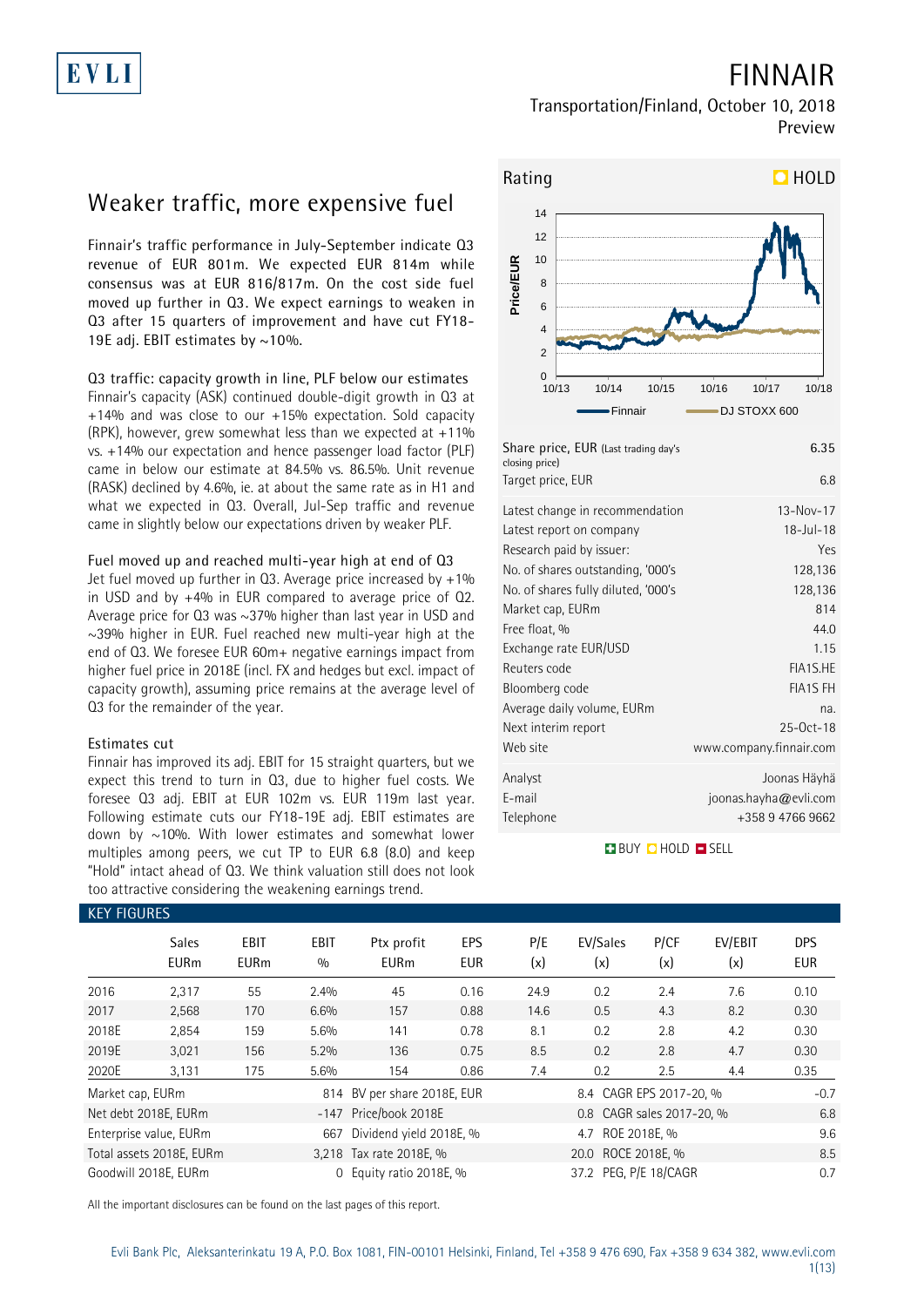EVLI

## **FINNAIR Transportation/Finland, October 10, 2018**

**Preview**

| Operating model |  |
|-----------------|--|
|-----------------|--|

|                            |          | Operating model |                |                |            |          |            |                |             |             |                |              |              |
|----------------------------|----------|-----------------|----------------|----------------|------------|----------|------------|----------------|-------------|-------------|----------------|--------------|--------------|
| FINNAIR                    | 2015     | 2016            | 2017           | 2017           | 2017       | 2017     | 2017       | 2018           | 2018        | 2018E       | 2018E          | 2018E        | 2019E        |
| <b>EURm</b>                | FY       | FY              | Q <sub>1</sub> | Q <sub>2</sub> | 03         | 04       | <b>FY</b>  | Q1             | 02          | Q3          | Q <sub>4</sub> | $\mathsf{F}$ | BY           |
| Passengers (thousands)     | 10294    | 10866           | 2604           | 3070           | 3275       | 2956     | 11905      | 3018           | 3456        | 3731        | 3285           | 13489        | 14096        |
| v/v change                 | 7%       | 6%              | 4%             | 10%            | 10%        | 14%      | 10%        | 16%            | 13%         | 14%         | 11%            | 13%          | 4%           |
| ASK (mkm)                  | 31836    | 33914           | 8 1 2 8        | 9095           | 10 093     | 9 607    | 36922      | 9666           | 10718       | 11 528      | 10 696         | 42 608       | 44 525       |
| y/y change                 | 3%       | 7%              | 0%             | 7%             | 11%        | 17%      | 9%         | 19%            | 18%         | 14%         | 11%            | 15%          | 5%           |
| RPK (mkm)                  | 25 5 9 2 | 27 065          | 6617           | 7617           | 8798       | 7718     | 30 749     | 8016           | 8847        | 9 7 4 3     | 8530           | 35 135       | 36716        |
| v/y change                 | 3%       | 6%              | 3%             | 16%            | 15%        | 20%      | 14%        | 21%            | 16%         | 11%         | 11%            | <b>14%</b>   | 4%           |
| Load factor (RPK/ASK), PLF | 80.4 %   | 79.8 %          | 81.4 %         | 83.7 %         | 87.2 %     | 80.3 %   | 83.3 %     | 82.9%          | 82.5%       | 84.5%       | 79.8%          | 82.5 %       | 82.5 %       |
| v/v change                 | $0.2%-p$ | $-0.6% - p$     | $2.6%-p$       | $6.3% - p$     | $2.9% - p$ | $2.0%-p$ | $3.5% - p$ | $1.5% - p$     | $-1.2% - p$ | $-2.7% - p$ | $-0.6%-p$      | $-0.8% - D$  | $0.0%-p$     |
| RASK (cents)               | 7.08     | 6.83            | 6.82           | 6.96           | 7.29       | 6.72     | 6.96       | 6.57           | 6.67        | 6.95        | 6.57           | 6.72         | 6.79         |
| v/y change                 | 13.7 %   | $-3.5%$         | 3.2 %          | 4.0 %          | 3.4 %      | $-3.3%$  | 1.8%       | $-3.6%$        | $-4.2%$     | $-4.6%$     | $-2.2%$        | $-3.4%$      | 1.0%         |
| Total revenue              | 2255     | 2317            | 555            | 633            | 735        | 645      | 2569       | 635            | 715         | 801         | 702            | 2854         | 3021         |
| YoY change                 | $-196$   | 3%              | 3%             | 11%            | 15%        | 13%      | 11%        | 15%            | 13%         | 9%          | 9%             | 11%          | 6%           |
| Other income               | 85       | 76              | 20             | 19             | 18         | 20       | 77         | 20             | 18          | 18          | 18             | 74           | 72           |
| Staff costs                | $-353$   | $-363$          | $-91$          | $-107$         | $-113$     | $-113$   | $-423$     | $-106$         | $-116$      | $-116$      | $-116$         | $-455$       | $-471$       |
| v/y change                 | 2%       | 3%              | $-2%$          | 15%            | 29%        | 25%      | 17%        | 17%            | 8%          | 3%          | 3%             | 7%           | 3%           |
| % of revenue               | 16%      | 16%             | 16%            | 17%            | 15%        | 18%      | 16%        | 17%            | 16%         | 15%         | 17%            | 16%          | 16%          |
| Fuel                       | -596     | $-492$          | -112           | $-114$         | $-124$     | $-122$   | $-472$     | $-127$         | -145        | $-166$      | $-159$         | $-598$       | $-690$       |
| v/v change                 | $-10%$   | $-17%$          | $-8%$          | $-900$         | $-4%$      | 6%       | $-4%$      | 14%            | 27%         | 34%         | 30%            | 27%          | 15%          |
| % of revenue               | 26%      | 21%             | 20%            | 18%            | 17%        | 19%      | 18%        | 20%            | 20%         | 21%         | 23%            | 21%          | 23%          |
| Other OPEX                 | $-1160$  | $-1268$         | $-322$         | -328           | $-328$     | $-336$   | $-1314$    | $-343$         | $-349$      | $-359$      | $-364$         | $-1415$      | $-1457$      |
| v/v change                 | 3%       | 9%              | 4%             | 5%             | 2%         | 3%       | 4%         | 6%             | 6%          | 10%         | 8%             | 8%           | 3%           |
| % of revenue               | 51%      | 55%             | 58%            | 52%            | 45%        | 52%      | 51%        | 54%            | 49%         | 45%         | 52%            | <b>50%</b>   | 48%          |
| <b>Comparable EBITDAR</b>  | 231      | 270             | 50             | 103            | 189        | 94       | 436        | 79             | 123         | 177         | 81             | 460          | 476          |
| Comp. EBITDAR-%            | 9.9%     | 11.3%           | 8.7%           | 15.8%          | 25.1%      | 14.1 %   | 16.5%      | 12.0%          | 16.8%       | 21.6%       | 11.2%          | 15.7 %       | 15.4 %       |
| Lease payment for aircraft | $-99$    | $-110$          | $-30$          | $-35$          | $-35$      | $-36$    | $-137$     | $-39$          | $-40$       | $-40$       | $-40$          | $-157$       | $-166$       |
| Comparable EBITDA          | 132      | 161             | 20             | 68             | 154        | 58       | 300        | 40             | 84          | 138         | 41             | 302          | 310          |
| Depreciation               | $-108$   | $-106$          | $-29$          | $-30$          | $-35$      | $-35$    | $-129$     | $-36$          | $-36$       | $-36$       | $-37$          | $-143$       | $-154$       |
| Comparable EBIT            | 24       | 55              | -9             | 37             | 119        | 23       | 171        | 4              | 48          | 102         | $\overline{5}$ | 159          | 156          |
| Comp. EBIT-%               | 1.0%     | 2.3 %           | $-1.596$       | 5.7%           | 15.8%      | 3.4%     | 6.4%       | 0.6%           | 6.6%        | 12.5%       | 0.7%           | 5.4 %        | 5.0 %        |
| IAC & fair value changes   | 98       | 61              | $-1$           | 52             | 3          |          | 54         | $\overline{2}$ | $-8$        | $\bf{0}$    | $\Omega$       | $-6$         | $\mathbf{0}$ |
| <b>EBIT</b>                | 122      | 116             | $-10$          | 89             | 122        | 24       | 225        | 6              | 40          | 102         |                | 153          | 156          |

*Sources: Finnair, Evli estimates*

## **Fuel spot price development and hedging**

Finnair hedges its fuel purchases for 24 months forward on a rolling basis, with the degree of hedging decreasing towards the end of the hedging period. The higher and lower limits of the degree of hedging are 90% and 60% for the following six months.



Evli Bank Plc, Aleksanterinkatu 19 A, P.O. Box 1081, FIN-00101 Helsinki, Finland, Tel +358 9 476 690, Fax +358 9 634 382, [www.evli.com](http://www.evli.com/) 2(13)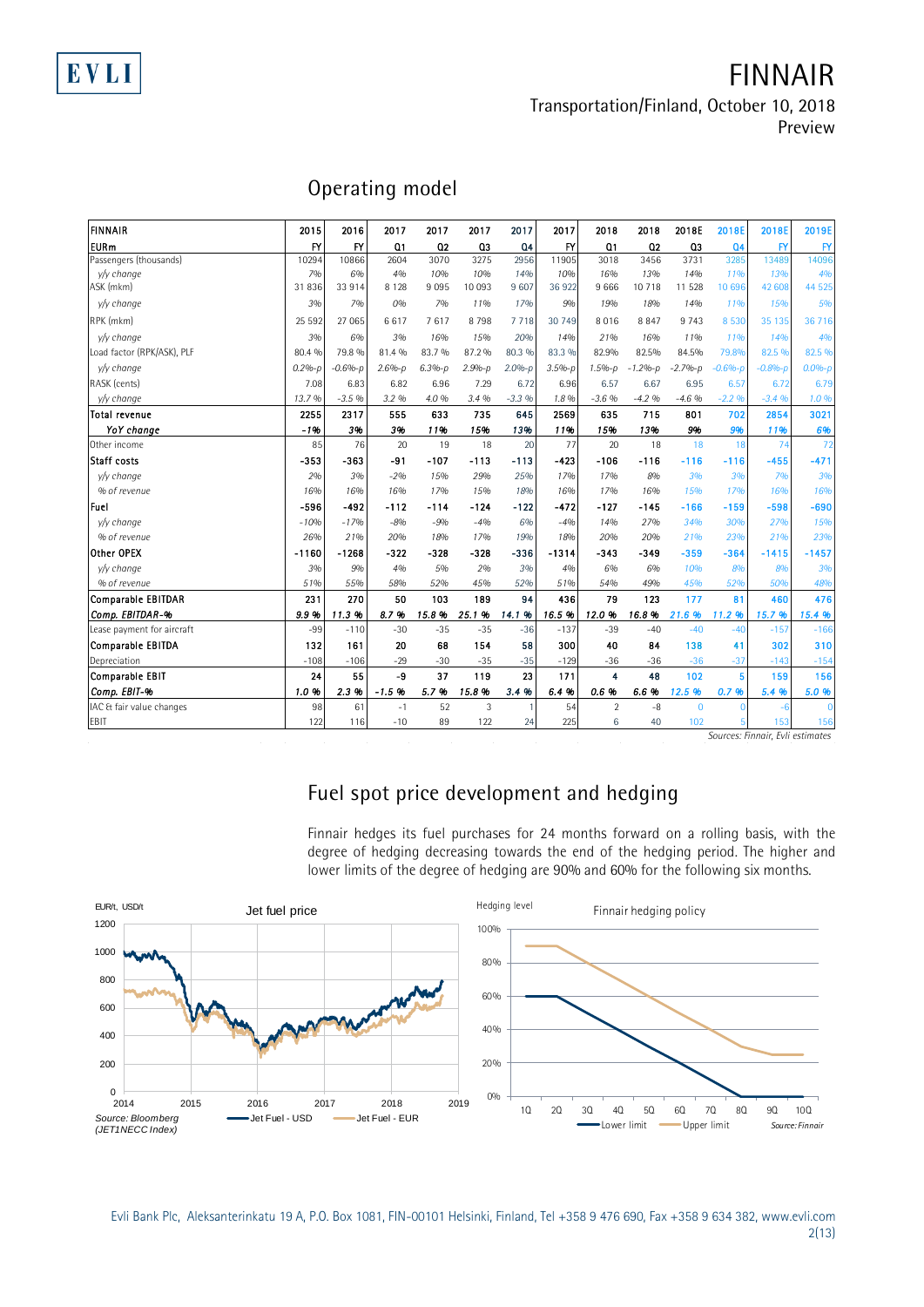### **Finnair valuation vs. peers**

Our model treats Finnair's EUR 200m hybrid bond as 100% equity. Our estimates exclude IAC and fair value changes, but include hybrid interest. If the EUR 200m hybrid bond is removed from equity, Finnair's P/B is 0.9x in FY18-19E. On our estimates Finnair

|                                                        |                         |           | generates ROCE of ~8% in FY18-19E, slightly below our WACC of 8.9%. |           |               |               |               |             |           |           |              |           |              |
|--------------------------------------------------------|-------------------------|-----------|---------------------------------------------------------------------|-----------|---------------|---------------|---------------|-------------|-----------|-----------|--------------|-----------|--------------|
|                                                        |                         |           |                                                                     |           |               |               |               |             |           |           |              |           |              |
|                                                        |                         |           |                                                                     |           |               |               |               |             |           |           |              |           |              |
|                                                        |                         |           |                                                                     |           |               |               |               |             |           |           |              |           |              |
| <b>FINNAIR PEER GROUP</b>                              | <b>MCAP</b><br>local FX | 18        | EV/EBITDA EV/EBITDA EV/EBITDA<br>19                                 | 20        | EV/EBIT<br>18 | EV/EBIT<br>19 | EV/EBIT<br>20 | P/E<br>18   | P/E<br>19 | P/E<br>20 | P/B<br>18    | P/B<br>19 | P/B<br>20    |
| Primary European peers                                 |                         |           |                                                                     |           |               |               |               |             |           |           |              |           |              |
| SAS AB                                                 | 7782                    | 4.3x      | 4.6x                                                                | 5.2x      | 7.2x          | 8.4x          | 9.8x          | 5.7x        | 6.7x      | 5.3x      | 1.0x         | 0.9x      | 0.8x         |
| International Consolidated Airlines Group              | 12158                   | 3.1x      | 2.9x                                                                | 2.7x      | 4.3x          | 4.0x          | 3.8x          | 5.9x        | 5.7x      | 5.3x      | 1.6x         | 1.3x      | 1.2x         |
| Air France-KLM SA                                      | 3775                    | 2.4x      | 2.1x                                                                | 1.9x      | 7.4x          | 6.2x          | 5.9x          | 6.4x        | 5.5x      | 5.0x      | 1.2x         | 1.0x      | 0.8x         |
| Deutsche Lufthansa AG                                  | 9305                    | 2.4x      | 2.5x                                                                | 2.1x      | 4.1x          | 4.2x          | 3.6x          | 4.5x        | 4.4x      | 4.1x      | 0.8x         | 0.7x      | 0.6x         |
| Norwegian Air Shuttle ASA                              | 9605                    |           | 35.9x                                                               | 16.0x     |               |               | 44.5x         |             |           |           | 2.6x         | 3.8x      | 3.7x         |
| Other European peers                                   |                         |           |                                                                     |           |               |               |               |             |           |           |              |           |              |
| Aegean Airlines SA                                     | 496                     | 2.1x      | 2.1x                                                                | 2.5x      | 2.5x          | 2.6x          | 3.1x          | 8.1x        | 8.0x      | 7.2x      | 1.8x         | 1.7x      | 1.5x         |
| easyJet plc                                            | 4795                    | 6.2x      | 6.0x                                                                | 6.0x      | 8.6x          | 8.5x          | 8.5x          | 10.3x       | 9.7x      | 9.4x      | 1.6x         | 1.5x      | 1.4x         |
| Flybe Group PLC                                        | 72                      | 3.4x      | 2.5x                                                                | 1.9x      | 91.1x         | 12.8x         | 6.0x          |             | 10.8x     | 3.9x      | 0.8x         | 0.7x      | 0.7x         |
| Ryanair Holdings Plc                                   | 13348                   | 7.0x      | 6.6x                                                                | 5.7x      | 10.3x         | 9.7x          | 8.2x          | 11.8x       | 10.9x     | 9.4x      | 2.7x         | 2.3x      | 1.9x         |
| Wizz Air Holdings Plc                                  | 1815                    | 2.0x      | 2.2x                                                                | 2.0x      | 2.5x          | 3.0x          | 2.8x          | 11.4x       | 9.5x      | 7.8x      | 2.2x         | 1.5x      | 1.1x         |
|                                                        |                         |           |                                                                     |           |               |               |               |             |           |           |              |           |              |
| North American peers                                   |                         |           |                                                                     |           | 10.6x         | 9.1x          | 8.2x          |             | 6.2x      | 5.3x      | 9.0x         | 3.9x      |              |
| American Airlines Group, Inc.                          | 15450                   | 6.8x      | 6.1x                                                                | 5.5x      |               |               |               | 7.5x        |           |           |              |           | 2.1x         |
| Delta Air Lines, Inc.                                  | 35161                   | 5.5x      | 4.7x                                                                | 4.3x      | 7.9x          | 6.7x          | 6.2x          | 9.2x        | 7.9x      | 7.2x      | 2.4x         | 1.9x      | 1.6x         |
| JetBlue Airways Corporation                            | 5437                    | 5.3x      | 4.8x                                                                | 3.5x      | 9.2x          | 8.0x          | 5.6x          | 11.9x       | 10.3x     | 7.6x      | 1.1x         | 1.0x      | 0.8x         |
| Southwest Airlines Co.                                 | 34089                   | 7.9x      | 6.7x                                                                | 6.1x      | 11.0x         | 9.1x          | 8.2x          | 14.4x       | 11.9x     | 10.7x     | 3.1x         | 2.6x      | 2.3x         |
| Spirit Airlines, Inc.                                  | 2991                    | 8.4x      | 7.2x                                                                | 6.0x      | 13.0x         | 10.7x         | 8.8x          | 13.1x       | 10.4x     | 8.6x      | 1.5x         | 1.3x      | 1.2x         |
| United Continental Holdings, Inc.                      | 22198                   | 5.6x      | 5.1x                                                                | 4.5x      | 9.3x          | 8.4x          | 7.2x          | 9.9x        | 8.5x      | 6.9x      | 2.3x         | 1.9x      | 1.7x         |
| WestJet                                                | 2124                    | 7.1x      | 5.2x                                                                | 4.0x      | 29.9x         | 13.7x         | 8.7x          | 27.8x       | 11.7x     | 8.3x      | 0.9x         | 0.9x      | 0.8x         |
| Primary European peers median                          |                         | 2.7x      | 2.9x                                                                | 2.7x      | 5.8x          | 5.2x          | 5.9x          | 5.8x        | 5.6x      | 5.2x      | 1.2x         | 1.0x      | 0.8x         |
| Finnair (Evli est)*                                    |                         | 2.2x      | 2.4x                                                                | 2.2x      | 4.2x          | 4.7x          | 4.4x          | 8.1x<br>39% | 8.5x      | 7.4x      | 0.8x         | 0.7x      | 0.7x         |
| Finnair discount/premium to primary peer group median* |                         | $-20%$    | $-18%$                                                              | $-20%$    | $-27%$        | $-10%$        | $-27%$        |             | 51%       | 43%       | $-38%$       | $-27%$    | $-18%$       |
|                                                        |                         | Div yield |                                                                     | Div yield | EBIT-%        | EBIT-%        | EBIT-%        | ROCE-%      | ROCE-%    | ROCE-%    | <b>ROE-%</b> | ROE-%     | <b>ROE-%</b> |
| FINNAIR PEER GROUP                                     | Ticker                  | 18        | Div yield<br>19                                                     | 20        | 18            | 19            | 20            | 18          | 19        | 20        | 18           | 19        | 20           |
| Primary European peers                                 |                         |           |                                                                     |           |               |               |               |             |           |           |              |           |              |
| SAS AB                                                 | SAS-SE                  | 0.8%      | 0.2%                                                                | 0.2%      | 5.2%          | 4.4%          | 5.6%          | 11.6%       | 9.9%      | 12.0%     | 18.0%        | 14.0%     | 14.9%        |
| International Consolidated Airlines Group              | IAG-GB                  | 4.3%      | 4.6%                                                                | 4.9%      | 13.2%         | 12.6%         | 12.6%         | 17.5%       | 16.4%     | 16.0%     | 26.9%        | 23.6%     | 21.7%        |
| Air France-KLM SA                                      | AF-FR                   | 0.4%      | 0.9%                                                                | 1.4%      | 4.8%          | 4.9%          | 4.7%          | 7.5%        | 8.0%      | 7.8%      | 19.1%        | 17.9%     | 16.3%        |
| Deutsche Lufthansa AG                                  | LHA-DE                  | 4.2%      | 4.7%                                                                | 5.1%      | 7.9%          | 8.0%          | 8.3%          | 11.8%       | 11.5%     | 11.5%     | 18.4%        | 16.1%     | 15.0%        |
| Norwegian Air Shuttle ASA                              | NAS-NO                  | $0.0\%$   | 0.0%                                                                | $0.0\%$   | $-4.0%$       | $-0.6%$       | 2.8%          | $-4.4%$     | $-0.6%$   | 2.8%      | $-50.6%$     | $-45.4%$  | $-3.9%$      |
| Other European peers                                   |                         |           |                                                                     |           |               |               |               |             |           |           |              |           |              |
| Aegean Airlines SA                                     | AEGN-GR                 | 7.8%      | 7.9%                                                                | 8.3%      | $7.1\%$       | 6.9%          | 7.1%          | 23.6%       | 22.3%     | 22.0%     | 22.3%        | 21.0%     | 21.1%        |
|                                                        | EZJ-GB                  | 4.4%      | 5.3%                                                                | 5.6%      | 10.1%         | 9.5%          | 9.1%          | 12.5%       | 11.5%     | 10.8%     | 15.4%        | 15.2%     | 14.4%        |
| easyJet plc<br>Flybe Group PLC                         | FLYB-GB                 | 0.0%      | 1.5%                                                                | 1.5%      | 0.3%          | 1.6%          | 3.4%          | 0.6%        | 4.1%      | 10.1%     | $-3.8%$      | 6.9%      | 17.0%        |
| Ryanair Holdings Plc                                   | RY4C-IE                 | 0.6%      | 0.5%                                                                | 0.9%      | 17.4%         | 16.2%         | 16.9%         | 14.4%       | 14.2%     | 15.2%     | 22.7%        | 20.9%     | 20.5%        |
| Wizz Air Holdings Plc                                  | WIZZ-GB                 | $0.0\%$   | $0.0\%$                                                             | $0.0\%$   | 14.6%         | 15.0%         | 15.3%         | 18.3%       | 18.0%     | 17.1%     | 19.7%        | 15.8%     | 14.6%        |
|                                                        |                         |           |                                                                     |           |               |               |               |             |           |           |              |           |              |
| North American peers                                   | AAL-US                  | 1.3%      |                                                                     | 1.5%      | 7.7%          | 8.5%          | 8.7%          | 9.1%        | 10.1%     | 11.4%     | 120.8%       | 62.7%     |              |
| American Airlines Group, Inc.                          |                         |           | 1.3%                                                                |           |               |               |               |             |           |           |              |           | 40.0%        |
| Delta Air Lines, Inc.                                  | DAL-US                  | 2.5%      | 2.8%                                                                | 2.8%      | 12.0%         | 12.8%         | 12.9%         | 14.8%       | 15.6%     | 16.2%     | 25.6%        | 23.9%     | 22.1%        |
| JetBlue Airways Corporation                            | JBLU-US                 | $0.0\%$   | 0.0%                                                                | $0.0\%$   | 8.8%          | 9.3%          | 10.9%         | 8.4%        | 8.7%      |           | 9.0%         | 9.2%      | 10.9%        |
| Southwest Airlines Co.                                 | LUV-US                  | 1.0%      | 1.1%                                                                | 1.4%      | 14.4%         | 15.7%         | 15.7%         | 16.6%       | 18.5%     | 20.8%     | 21.3%        | 21.9%     | 21.4%        |
| Spirit Airlines, Inc.                                  | SAVE-US                 | 0.0%      | 0.0%                                                                | $0.0\%$   | 10.8%         | 11.8%         | 12.1%         | 7.9%        | 8.6%      |           | 11.7%        | 12.8%     | 13.5%        |
| United Continental Holdings, Inc.                      | UAL-US                  | $0.0\%$   | 0.0%                                                                | 0.0%      | 8.4%          | 8.8%          | 9.5%          | 10.8%       | 10.9%     |           | 22.7%        | 22.6%     | 24.3%        |
| WestJet                                                | WJA-CA                  | 3.0%      | 3.2%                                                                | 3.5%      | 2.9%          | 5.6%          | 7.6%          | 2.9%        | 5.9%      | 7.6%      | 3.4%         | 7.6%      | 9.5%         |
| Primary European peers median                          |                         | 0.8%      | 0.9%                                                                | 1.4%      | 5.2%          | 4.9%          | 5.6%          | 11.6 %      | 9.9 %     | 11.5 %    | 18.4%        | 16.1%     | 15.0%        |
| Finnair (Evli est)*                                    | SUY1V-FI                | 4.7%      | 4.7%                                                                | 5.5%      | 5.6%          | 5.2%          | 5.6%          | 8.5 %       | $7.4\%$   | 7.8 %     | 9.6%         | 8.7%      | $9.4\%$      |

*Source: Factset, Evli Research Note: Our model treats Finnair's EUR 200m hybrid bond as 100% equity. Our estimates exclude IAC and fair value changes, but include hybrid interest.*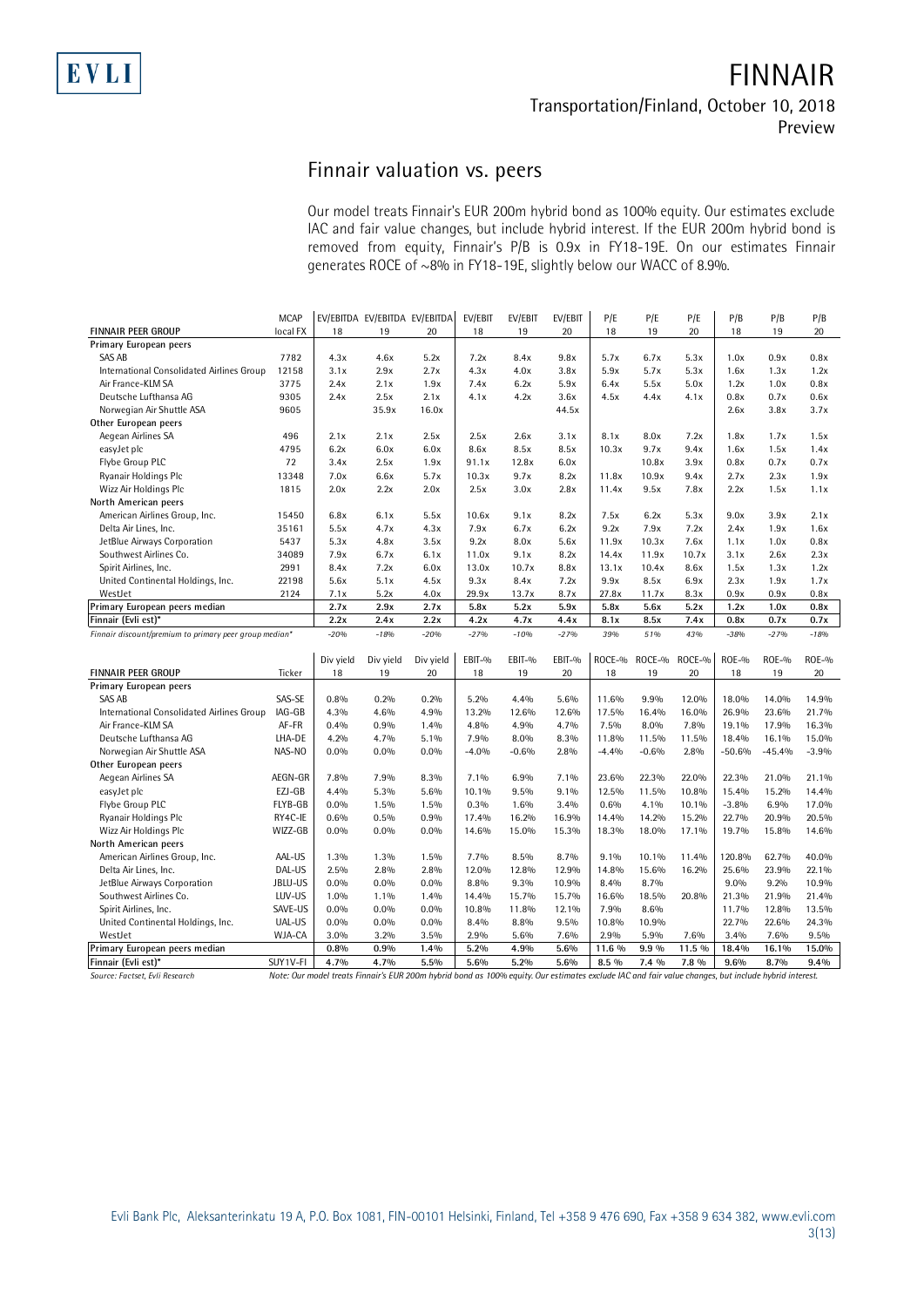### **FINNAIR Transportation/Finland, October 10, 2018 Preview**

### **Finnair valuation vs. own 3yr history**

Our lowered TP of EUR 6.8 (8.0) values Finnair at 2.5x EV/EBITDA and at 9.1x P/E with 2019E estimates. This is a discount to Finnair's own 3yr historical levels, which we consider fair considering the weakening earnings trend.



Evli Bank Plc, Aleksanterinkatu 19 A, P.O. Box 1081, FIN-00101 Helsinki, Finland, Tel +358 9 476 690, Fax +358 9 634 382, [www.evli.com](http://www.evli.com/) 4(13)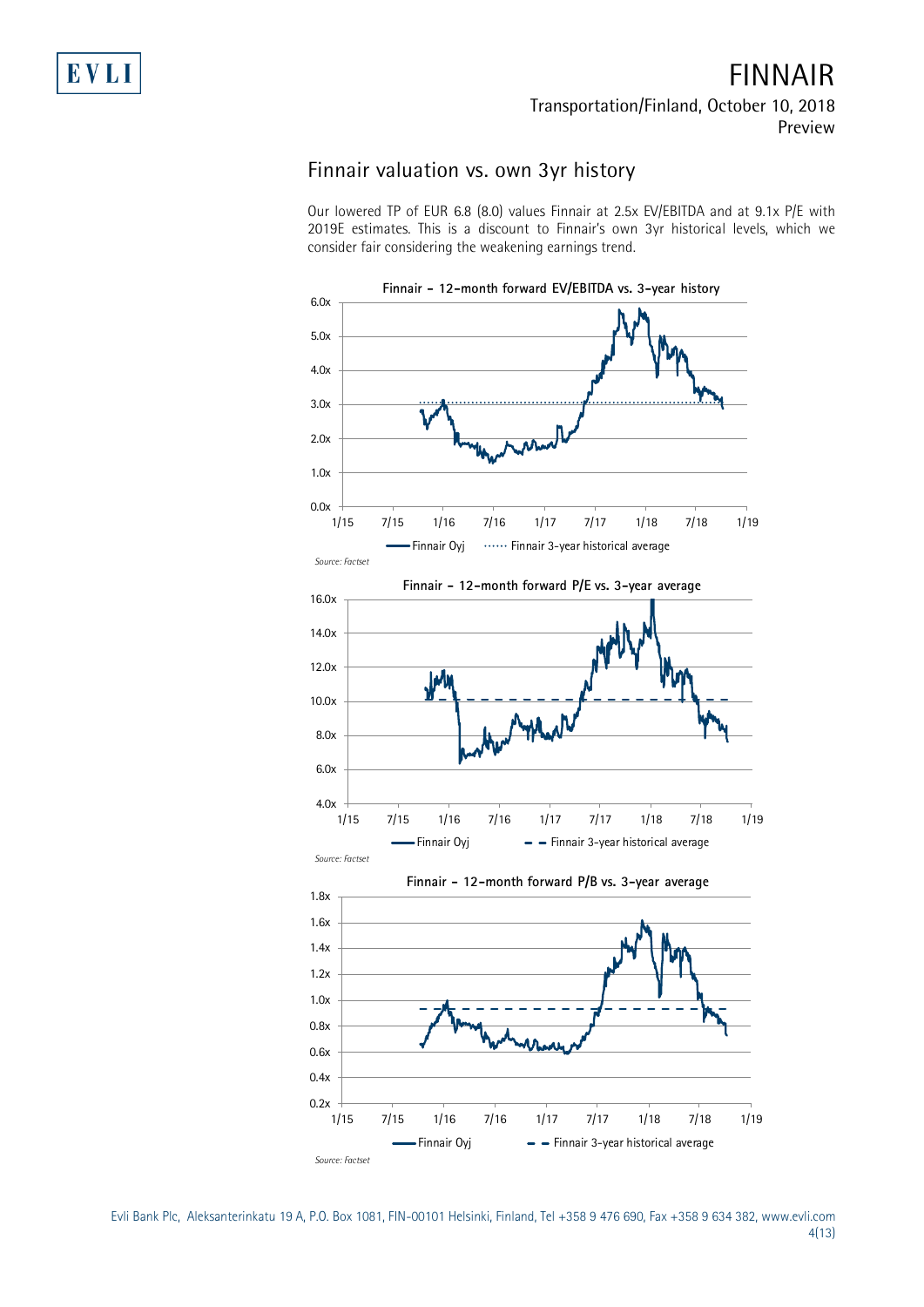### **Transportation/Finland, October 10, 2018 Preview**

| VALUATION RESULTS        | <b>BASE CASE DETAILS</b>   | VALUATION ASSUMPTIONS   | ASSUMPTIONS FOR WACC           |      |
|--------------------------|----------------------------|-------------------------|--------------------------------|------|
| Current share price      | 6.35 PV of Free Cash Flow  | 438 Long-term growth, % | 2.0 Risk-free interest rate, % | 2.25 |
| DCF share value          | 9.80 PV of Horizon value   | 610 WACC, %             | 8.9 Market risk premium, %     | 5.8  |
| Share price potential, % | 54.4 Unconsolidated equity | 0 Spread, %             | 0.5 Debt risk premium, %       | 2.8  |
| Maximum value            | 10.5 Marketable securities | 965 Minimum WACC, %     | 8.4 Equity beta coefficient    | 1.20 |
| Minimum value            | 9.2 Debt - dividend        | -757 Maximum WACC, %    | 9.4 Target debt ratio, %       | 20   |
| Horizon value, %         | 58.2 Value of stock        | 1,256 Nr of shares, Mn  | 128.1 Effective tax rate, %    | 25   |

| DCF valuation, EURm       | 2017    | 2018E   | 2019E          | 2020E   | 2021E        | 2022E    | 2023E        | 2024E    | 2025E          | 2026E    | 2027E   | Horizon |
|---------------------------|---------|---------|----------------|---------|--------------|----------|--------------|----------|----------------|----------|---------|---------|
| Net sales                 | 2,568   | 2,854   | 3,021          | 3,131   | 3,256        | 3,370    | 3,488        | 3,610    | 3,737          | 3,868    | 3,945   | 4,024   |
| Sales growth, %           | 10.9    | 11.1    | 5.9            | 3.6     | 4.0          | 3.5      | 3.5          | 3.5      | 3.5            | 3.5      | 2.0     | 2.0     |
| Operating income (EBIT)   | 170     | 159     | 156            | 175     | 195          | 169      | 174          | 181      | 187            | 155      | 158     | 161     |
| EBIT margin, %            | 6.6     | 5.6     | 5.2            | 5.6     | 6.0          | 5.0      | 5.0          | 5.0      | 5.0            | 4.0      | 4.0     | 4.0     |
| + Depreciation+amort.     | 129     | 143     | 154            | 174     | 186          | 196      | 197          | 198      | 200            | 203      | 207     |         |
| - Income taxes            | -3      | $-32$   | $-31$          | $-35$   | $-39$        | $-34$    | $-35$        | $-36$    | $-37$          | $-31$    | $-32$   |         |
| - Change in NWC           | 57      | 25      | 15             | 10      | 11           | 10       | 11           | 11       | 11             | 12       |         |         |
| NWC / Sales. %            | $-18.7$ | $-17.7$ | $-17.2$        | $-16.9$ | $-16.6$      | $-16.4$  | $-16.1$      | $-15.9$  | $-15.6$        | $-15.4$  | $-15.3$ |         |
| + Change in other liabs   | 79      | 0       | $\overline{0}$ | 0       | $\mathbf{0}$ | $\Omega$ | $\mathbf{0}$ | 0        | $\overline{0}$ | $\Omega$ | 0       |         |
| - Capital Expenditure     | $-237$  | $-330$  | $-290$         | $-290$  | $-290$       | $-200$   | $-210$       | $-220$   | $-230$         | $-240$   | $-250$  | $-255$  |
| Investments / Sales, %    | 9.2     | 11.6    | 9.6            | 9.3     | 8.9          | 5.9      | 6.0          | 6.1      | 6.2            | 6.2      | 6.3     | 6.3     |
| - Other items             | 16      | $-13$   | $-13$          | $-13$   | $\Omega$     | $\Omega$ | $\Omega$     | $\Omega$ | $\Omega$       | $\Omega$ | 0       |         |
| = Unlevered Free CF (FCF) | 211     | $-47$   | $-9$           | 22      | 63           | 141      | 137          | 133      | 131            | 99       | 90      | 1,337   |
| = Discounted FCF (DFCF)   |         | $-46$   | -8             | 18      | 48           | 99       | 88           | 79       | 71             | 49       | 41      | 610     |
|                           |         |         |                |         |              |          |              |          |                |          |         |         |
| $=$ DFCF min WACC         |         | $-46$   | -8             | 18      | 49           | 101      | 90           | 81       | 73             | 51       | 43      | 687     |
| $=$ DFCF max WACC         |         | $-46$   | -8             | 18      | 48           | 97       | 86           | 76       | 69             | 47       | 39      | 545     |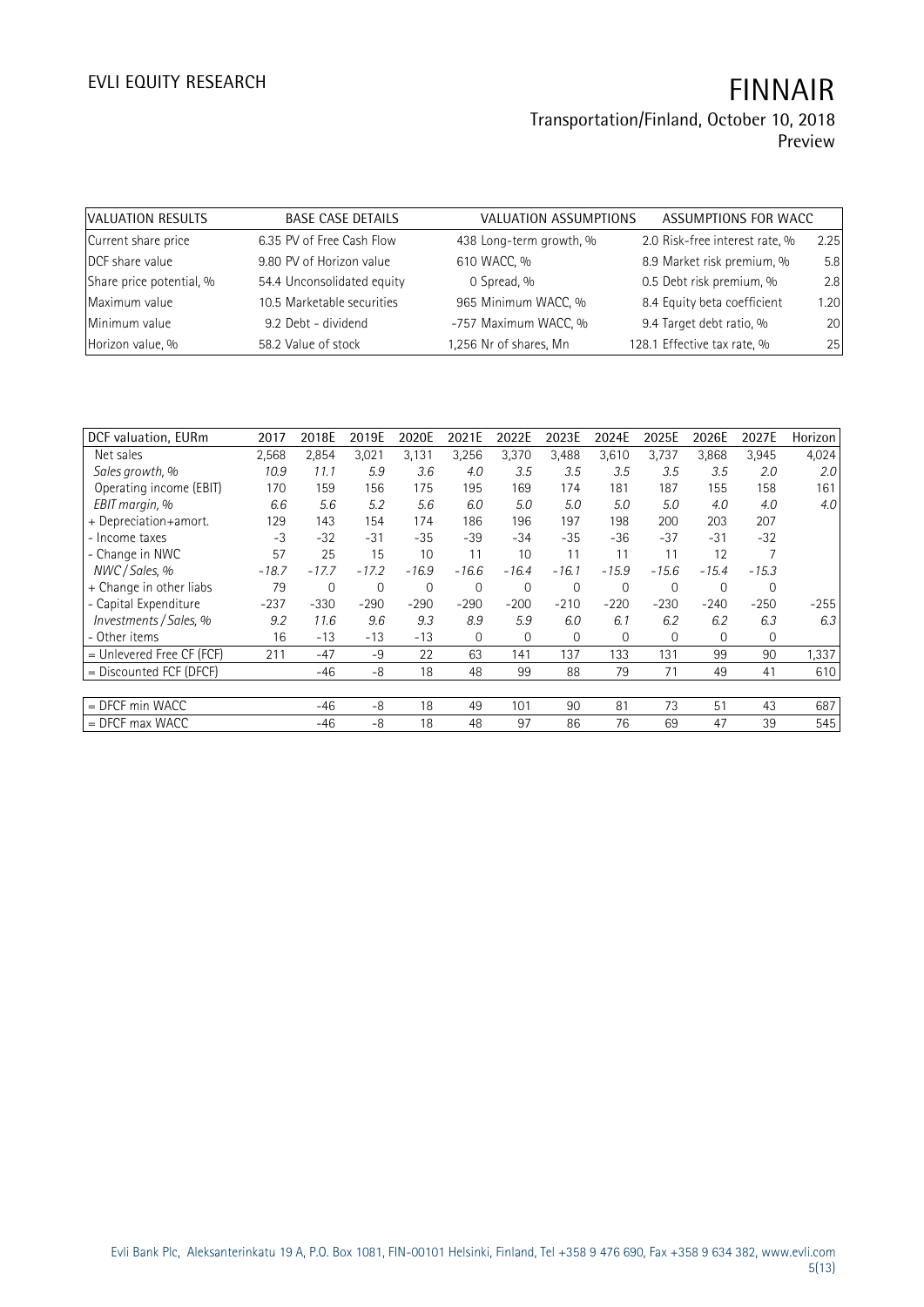### **Transportation/Finland, October 10, 2018 Preview**

| <b>INTERIM FIGURES</b>               |                |        |        |        |       |                |        |         |              |       |       |       |
|--------------------------------------|----------------|--------|--------|--------|-------|----------------|--------|---------|--------------|-------|-------|-------|
| EVLI ESTIMATES, EURm                 | 201701         | 201702 | 201703 | 201704 | 2017  | 201801         | 201802 | 2018Q3E | 2018Q4E      | 2018E | 2019E | 2020E |
| Net sales                            | 554            | 633    | 735    | 645    | 2,568 | 635            | 715    | 801     | 702          | 2,854 | 3,021 | 3,131 |
| EBITDA                               | 20             | 68     | 154    | 58     | 300   | 40             | 84     | 138     | 41           | 302   | 310   | 350   |
| EBITDA margin (%)                    | 3.6            | 10.7   | 20.9   | 9.0    | 11.7  | 6.2            | 11.7   | 17.2    | 5.9          | 10.6  | 10.2  | 11.2  |
| <b>FBIT</b>                          | $-9$           | 38     | 119    | 23     | 170   | $\overline{4}$ | 48     | 102     | 5            | 159   | 156   | 175   |
| EBIT margin (%)                      | $-1.6$         | 5.9    | 16.2   | 3.5    | 6.6   | 0.6            | 6.7    | 12.7    | 0.7          | 5.6   | 5.2   | 5.6   |
| Net financial items                  | 0              | $-6$   | $-5$   | $-3$   | $-14$ | $-4$           | $-5$   | $-4$    | $-4$         | $-17$ | $-20$ | $-22$ |
| Pre-tax profit                       | -9             | 32     | 114    | 20     | 157   | $\Omega$       | 43     | 98      | $\mathbf{1}$ | 141   | 136   | 154   |
| Tax                                  | $\overline{2}$ | $-6$   | $-23$  | $-4$   | $-31$ | $\mathbf{0}$   | $-9$   | $-20$   | $\mathbf 0$  | $-28$ | $-27$ | $-31$ |
| Tax rate (%)                         | 20.0           | 20.0   | 20.0   | 20.0   | 20.0  | 20.0           | 20.0   | 20.0    | 20.0         | 20.0  | 20.0  | 20.0  |
| Net profit                           | $-10$          | 22     | 88     | 13     | 113   | $-3$           | 31     | 75      | $-2$         | 101   | 96    | 110   |
| <b>EPS</b>                           | $-0.08$        | 0.17   | 0.69   | 0.10   | 0.88  | $-0.03$        | 0.24   | 0.59    | $-0.02$      | 0.78  | 0.75  | 0.86  |
| EPS adjusted (diluted no. of shares) | $-0.08$        | 0.17   | 0.69   | 0.10   | 0.88  | $-0.03$        | 0.24   | 0.59    | $-0.02$      | 0.78  | 0.75  | 0.86  |
| Dividend per share                   | 0.00           | 0.00   | 0.00   | 0.00   | 0.30  | 0.00           | 0.00   | 0.00    | 0.00         | 0.30  | 0.30  | 0.35  |
| SALES, EURm                          |                |        |        |        |       |                |        |         |              |       |       |       |
| Group total                          | 554            | 633    | 735    | 645    | 2,568 | 635            | 715    | 801     | 702          | 2,854 | 3,021 | 3,131 |
| Total                                | 554            | 633    | 735    | 645    | 2,568 | 635            | 715    | 801     | 702          | 2,854 | 3,021 | 3,131 |
| SALES GROWTH, Y/Y %                  |                |        |        |        |       |                |        |         |              |       |       |       |
| Group total                          | 3.4            | 11.2   | 14.7   | 13.2   | 10.9  | 14.6           | 12.9   | 8.9     | 8.8          | 11.1  | 5.9   | 3.6   |
| Total                                | 3.4            | 11.2   | 14.7   | 13.2   | 10.9  | 14.6           | 12.9   | 8.9     | 8.8          | 11.1  | 5.9   | 3.6   |
| EBIT, EURm                           |                |        |        |        |       |                |        |         |              |       |       |       |
| Group total                          | -9             | 38     | 119    | 23     | 170   | $\overline{4}$ | 48     | 102     | 5            | 159   | 156   | 175   |
| Total                                | $-9$           | 38     | 119    | 23     | 170   | $\overline{4}$ | 48     | 102     | 5            | 159   | 156   | 175   |
| EBIT margin, %                       |                |        |        |        |       |                |        |         |              |       |       |       |
| Group total                          | $-1.6$         | 5.9    | 16.2   | 3.5    | 6.6   | 0.6            | 6.7    | 12.7    | 0.7          | 5.6   | 5.2   | 5.6   |
| Total                                | $-1.6$         | 5.9    | 16.2   | 3.5    | 6.6   | 0.6            | 6.7    | 12.7    | 0.7          | 5.6   | 5.2   | 5.6   |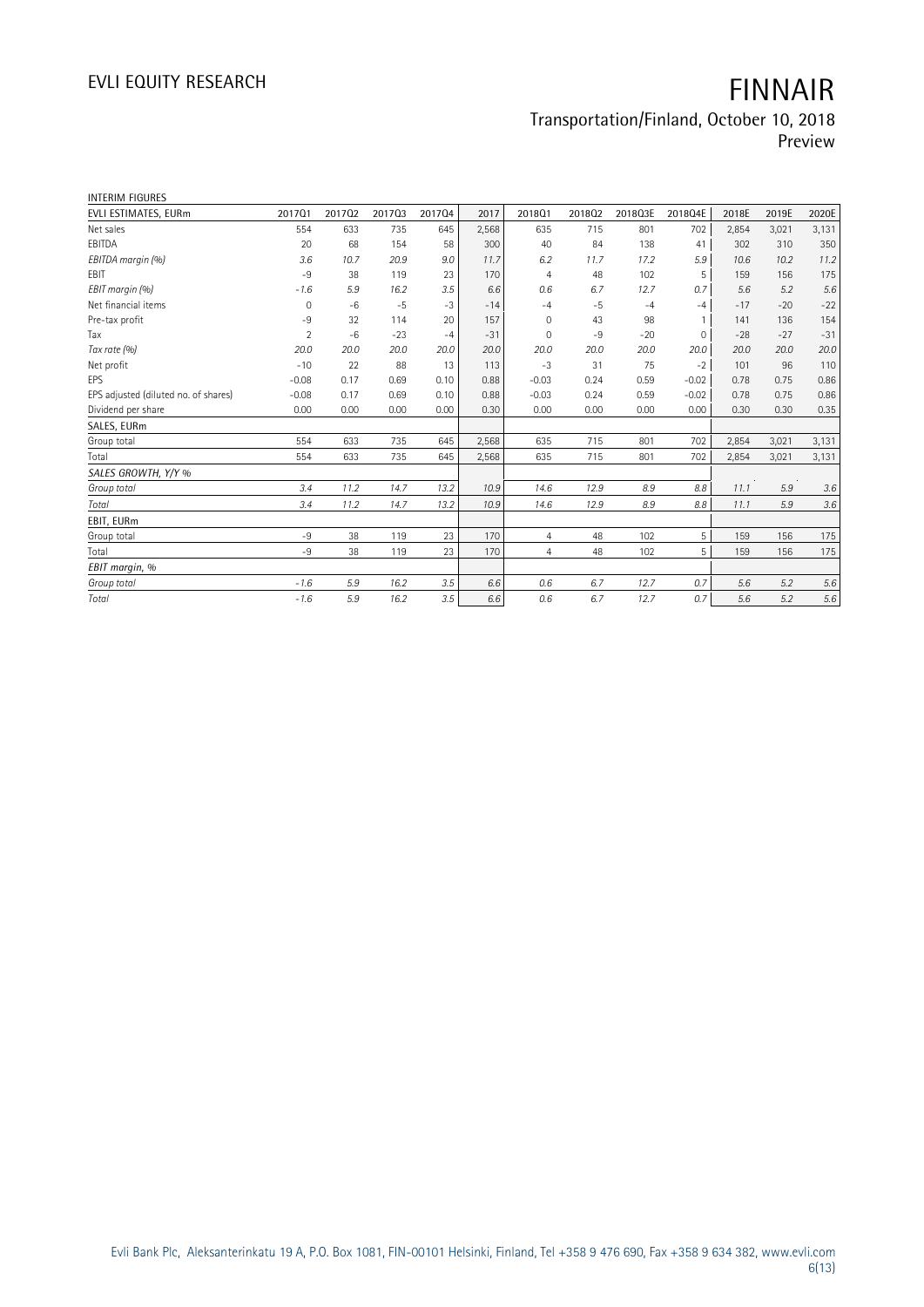## **Transportation/Finland, October 10, 2018**

**Preview**

| <b>INCOME STATEMENT, EURm</b>            | 2013                | 2014          | 2015                | 2016                | 2017           | 2018E                       | 2019E               | 2020E          |
|------------------------------------------|---------------------|---------------|---------------------|---------------------|----------------|-----------------------------|---------------------|----------------|
| Sales                                    | 2,400               | 2,285         | 2,255               | 2,317               | 2,568          | 2,854                       | 3,021               | 3,131          |
| Sales growth (%)                         | $-2.0$              | $-4.8$        | $-1.3$              | 2.8                 | 10.9           | 11.1                        | 5.9                 | 3.6            |
| Costs                                    | $-2,248$            | $-2,187$      | $-2,123$            | $-2,156$            | $-2,269$       | $-2,552$                    | $-2,712$            | $-2,781$       |
| Reported EBITDA                          | 153                 | 98            | 132                 | 161                 | 300            | 302                         | 310                 | 350            |
| Extraordinary items in EBITDA            | $\mathbf 0$         | $\mathbf 0$   | $\circ$             | $\mathsf{O}\xspace$ | $\mathbf 0$    | $\mathsf{O}\xspace$         | $\mathbf 0$         | $\mathbf 0$    |
| EBITDA margin (%)                        | 6.4                 | 4.3           | 5.8                 | 6.9                 | 11.7           | 10.6                        | 10.2                | 11.2           |
| Depreciation                             | $-141$              | $-134$        | $-108$              | $-106$              | $-129$         | $-143$                      | $-154$              | $-174$         |
| EBITA                                    | 12                  | $-36$         | 24                  | 55                  | 170            | 159                         | 156                 | 175            |
| Goodwill amortization / writedown        | $\mathbb O$         | $\mathbb O$   | $\mathbf 0$         | $\mathsf{O}\xspace$ | $\mathbf 0$    | $\circ$                     | $\mathbf 0$         | $\mathbf 0$    |
| Reported EBIT                            | 12                  | $-36$         | 24                  | 55                  | 170            | 159                         | 156                 | 175            |
| EBIT margin (%)                          | 0.5                 | $-1.6$        | 1.1                 | 2.4                 | 6.6            | 5.6                         | 5.2                 | 5.6            |
| Net financials                           | 19                  | $-27$         | $-8$                | $-10$               | $-14$          | $-17$                       | $-20$               | $-22$          |
| Pre-tax profit                           | 31                  | $-63$         | 15                  | 45                  | 157            | 141                         | 136                 | 154            |
| Extraordinary items                      | $\mathbf 0$         | $\mathbf 0$   | $-11$               | $-1$                | $-1$           | $\mathsf{O}\xspace$         | $\mathbf 0$         | $\mathbf 0$    |
| Taxes                                    | $-4$                | 13            | $-3$                | -9                  | $-31$          | $-28$                       | $-27$               | $-31$          |
| Minority shares                          | $\mathbf 0$         | $\mathbf 0$   | $\mathbf 0$         | $\mathsf{O}\xspace$ | $\mathbf 0$    | $\mathbf 0$                 | $\mathbf 0$         | $\mathbf 0$    |
| Net profit                               | 27                  | $-51$         | $-18$               | 19                  | 112            | 100                         | 96                  | 110            |
| <b>BALANCE SHEET, EURm</b>               |                     |               |                     |                     |                |                             |                     |                |
| Assets                                   |                     |               |                     |                     |                |                             |                     |                |
| Fixed assets                             | 1,358               | 1,053         | 957                 | 1,189               | 1,446          | 1,632                       | 1,768               | 1,884          |
| % of sales                               | 57                  | 46            | 42                  | 51                  | 56             | 57                          | 59                  | 60             |
| Goodwill                                 | $\mathbf 0$         | $\mathbf 0$   | $\mathbf 0$         | $\mathsf{O}\xspace$ | $\mathbf 0$    | $\mathsf{O}\xspace$         | $\mathbf 0$         | $\mathbf 0$    |
| % of sales                               | 0                   | 0             | $\cal O$            | 0                   | 0              | 0                           | 0                   | 0              |
| Inventory                                | 20                  | 15            | 12                  | 15                  | 17             | 19                          | 20                  | 21             |
| % of sales                               | $\mathcal{I}$       | $\mathcal{I}$ | $\mathcal{I}$       | $\mathcal{I}$       | $\mathcal{I}$  | $\mathcal{I}$               | $\boldsymbol{\eta}$ | $\mathcal{I}$  |
| Receivables                              | 281                 | 358           | 364                 | 512                 | 460            | 495                         | 516                 | 530            |
| % of sales                               | 12                  | 16            | 16                  | 22                  | 18             | 17                          | 17                  | 17             |
| Liquid funds                             | 203                 | 426           | 708                 | 814                 | 965            | 1,072                       | 1,135               | 1,176          |
| % of sales                               | 8                   | 19            | 31                  | 35                  | 38             | 38                          | 38                  | 38             |
| Total assets                             | 1,862               | 1,885         | 2,050               | 2,529               | 2,887          | 3,218                       | 3,439               | 3,610          |
| Liabilities                              |                     |               |                     |                     |                |                             |                     |                |
| Equity                                   | 422                 | 514           | 727                 | 857                 | 1,016          | 1,078                       | 1,135               | 1,207          |
| % of sales                               | 18                  | 23            | 32                  | 37                  | 40             | 38                          | 38                  | 39             |
| Deferred taxes                           | 3                   | $\mathbf 0$   | $\mathbf 0$         | 33                  | 74             | 74                          | 74                  | 74             |
| % of sales                               | 0                   | 0             | $\cal O$            | 1                   | 3              | $\ensuremath{\mathfrak{Z}}$ | $\sqrt{2}$          | $\overline{2}$ |
| Interest bearing debt                    | 593                 | 428           | 346                 | 718                 | 719            | 925                         | 1,051               | 1,127          |
| % of sales                               | 25                  | 19            | 15                  | 31                  | 28             | 32                          | 35                  | 36             |
| Non-interest bearing current liabilities | 666                 | 601           | 682                 | 519                 | 566            | 629                         | 666                 | 690            |
| % of sales                               | 28                  | 26            | 30                  | 22                  | 22             | 22                          | 22                  | 22             |
| Other interest free debt                 | 67                  | 246           | 201                 | 339                 | 428            | 428                         | 428                 | 428            |
| % of sales                               | 3                   | 11            | $\boldsymbol{9}$    | 15                  | 17             | 15                          | 14                  | 14             |
| <b>Total liabilities</b>                 | 1,862               | 1,885         | 2,050               | 2,529               | 2,887          | 3,218                       | 3,439               | 3,610          |
| CASH FLOW, EURm                          |                     |               |                     |                     |                |                             |                     |                |
| + EBITDA                                 | 153                 | 98            | 132                 | 161                 | 300            | 302                         | 310                 | 350            |
| - Net financial items                    | 19                  | $-27$         | -8                  | $-10$               | $-14$          | $-17$                       | $-20$               | $-22$          |
| - Taxes                                  | $-3$                | $\mathbf 0$   | $\mathbf 0$         | 33                  | $-1$           | $-28$                       | $-27$               | $-31$          |
| - Increase in Net Working Capital        | 36                  | $-33$         | 43                  | 56                  | 57             | 25                          | 15                  | 10             |
| +/- Other                                | $-58$               | $-15$         | 5                   | $-19$               | 40             | $-13$                       | $-13$               | $-13$          |
| = Cash flow from operations              | 147                 | 23            | 171                 | 220                 | 382            | 269                         | 265                 | 295            |
| - Capex                                  | $-109$              | $-146$        | $-81$               | $-486$              | $-394$         | $-330$                      | $-290$              | $-290$         |
| - Acquisitions                           | $\mathsf{O}\xspace$ | $\mathbf 0$   | $\mathbf 0$         | $\mathsf{O}\xspace$ | $\mathbf 0$    | $\mathbf 0$                 | $\mathbf 0$         | $\mathbf 0$    |
| + Divestments                            | $\overline{9}$      | 268           | 448                 | 153                 | 157            | $\mathbb O$                 | $\mathbf 0$         | $\mathbf{0}$   |
| = Net cash flow                          | 46                  | 144           | 538                 | $-113$              | 146            | $-61$                       | $-25$               | 5              |
| +/- Change in interest-bearing debt      | 5                   | $-165$        | $-81$               | 372                 | $\overline{1}$ | 207                         | 126                 | 75             |
| +/- New issues/buybacks                  | $-162$              | 143           | 231                 | 110                 | 60             | $\mathbf 0$                 | $\mathbf 0$         | $\mathbf 0$    |
| - Paid dividend                          | $-13$               | $\mathbf 0$   | $\mathsf{O}\xspace$ | $\mathsf{O}\xspace$ | $-13$          | $-38$                       | -38                 | $-38$          |
| +/- Change in loan receivables           | 71                  | $-107$        | $-291$              | $-167$              | 79             | $\mathsf{O}\xspace$         | $\boldsymbol{0}$    | $\mathbf{0}$   |
| Change in cash                           | $-53$               | 15            | 397                 | 202                 | 273            | 107                         | 63                  | 41             |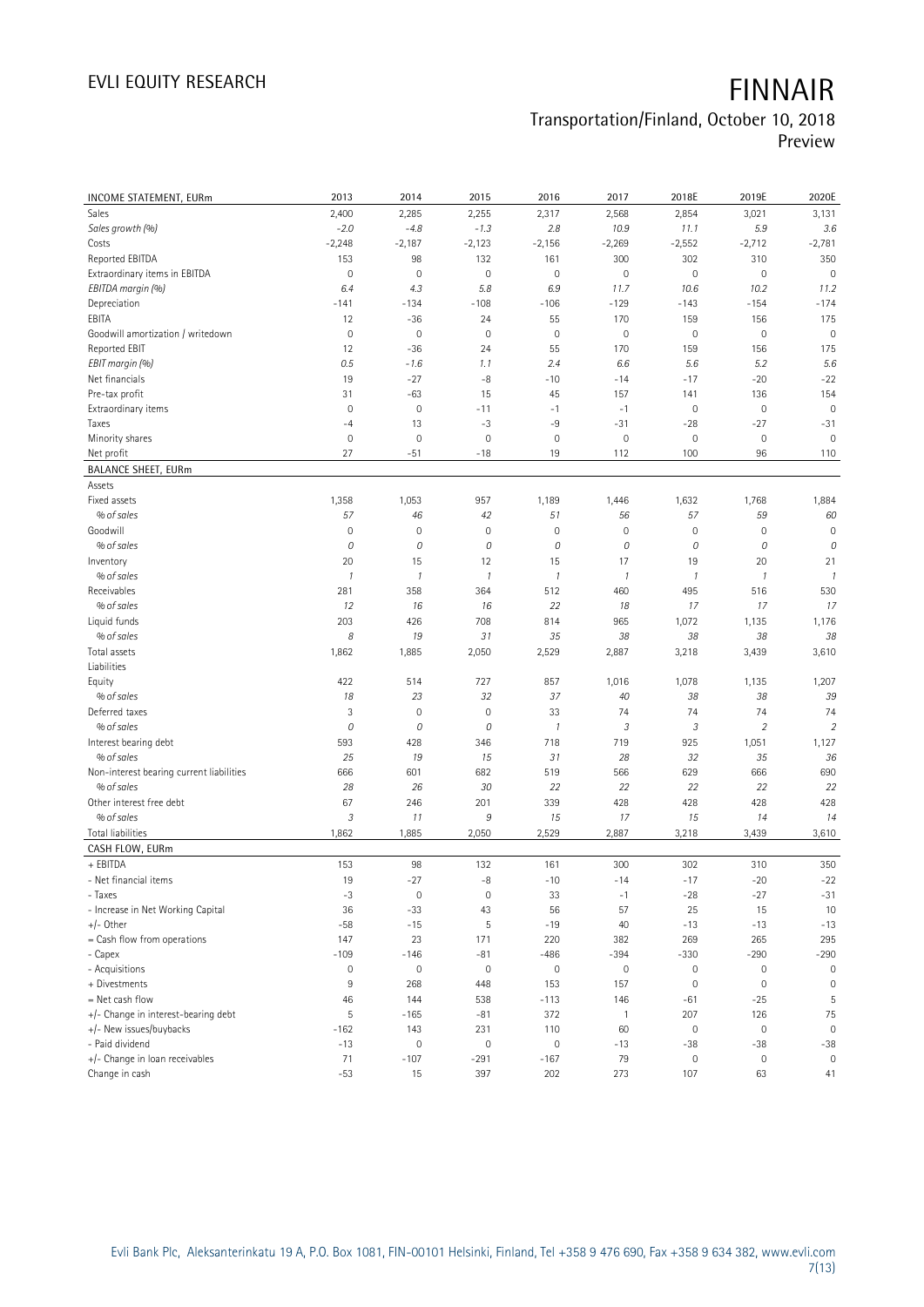# **Transportation/Finland, October 10, 2018**

**Preview**

| <b>KEY FIGURES</b>                                    | 2014                        | 2015                   | 2016                   | 2017                           | 2018E                  | 2019E                  | 2020E                  |
|-------------------------------------------------------|-----------------------------|------------------------|------------------------|--------------------------------|------------------------|------------------------|------------------------|
| M-cap                                                 | 318                         | 694                    | 516                    | 1,643                          | 814                    | 814                    | 814                    |
| Net debt                                              | $\mathbf{1}$                | $-362$                 | $-96$                  | $-246$                         | $-147$                 | $-83$                  | $-49$                  |
| Enterprise value                                      | 370                         | 332                    | 420                    | 1,397                          | 667                    | 730                    | 764                    |
| Sales                                                 | 2,285                       | 2,255                  | 2,317                  | 2,568                          | 2,854                  | 3,021                  | 3,131                  |
| EBITDA                                                | 98                          | 132                    | 161                    | 300                            | 302                    | 310                    | 350                    |
| EBIT                                                  | $-36$                       | 24                     | 55                     | 170                            | 159                    | 156                    | 175                    |
| Pre-tax                                               | $-63$                       | 15                     | 45                     | 157                            | 141                    | 136                    | 154                    |
| Earnings                                              | $-51$                       | $-6$                   | 21                     | 113                            | 101                    | 96                     | 110                    |
| Book value                                            | 514                         | 727                    | 857                    | 1,016                          | 1,078                  | 1,135                  | 1,207                  |
| Valuation multiples                                   |                             |                        |                        |                                |                        |                        |                        |
| EV/sales                                              | 0.2                         | 0.1                    | 0.2                    | 0.5                            | 0.2                    | $0.2\,$                | 0.2                    |
| EV/EBITDA                                             | 3.8                         | 2.5                    | 2.6                    | 4.7                            | 2.2                    | 2.4                    | 2.2                    |
| EV/EBITA                                              | $-10.1$                     | 14.0                   | 7.6                    | 8.2                            | 4.2                    | 4.7                    | 4.4                    |
| EV/EBIT                                               | $-10.1$                     | 14.0                   | 7.6                    | 8.2                            | 4.2                    | 4.7                    | 4.4                    |
| EV/operating cash flow                                | 15.9                        | 1.9                    | 1.9                    | 3.7                            | 2.3                    | 2.5                    | 2.4                    |
| EV/cash earnings                                      | 7.9                         | 2.3                    | 2.3                    | 4.7                            | 2.6                    | 2.8                    | 2.6                    |
| P/E                                                   | $-6.3$                      | $-107.2$               | 24.9                   | 14.6                           | 8.1                    | 8.5                    | 7.4                    |
| P/E excl. goodwill                                    | $-6.3$                      | $-107.2$               | 24.9                   | 14.6                           | 8.1                    | 8.5                    | 7.4                    |
| P/B                                                   | 0.6                         | 1.0                    | 0.6                    | 1.6                            | 0.8                    | 0.7                    | 0.7                    |
| P/sales                                               | 0.1                         | 0.3                    | 0.2                    | 0.6                            | 0.3                    | 0.3                    | 0.3                    |
| P/CF                                                  | 13.6                        | 4.1                    | 2.4                    | 4.3                            | 2.8                    | 2.8                    | 2.5                    |
| Target EV/EBIT                                        | 0.0                         | 0.0                    | 0.0                    | 0.0                            | 4.6                    | 5.1                    | 4.7                    |
| Target P/E                                            | 0.0                         | 0.0                    | 0.0                    | 0.0                            | 8.7                    | 9.1                    | 7.9                    |
| Target P/B                                            | 0.0                         | 0.0                    | 0.0                    | 0.0                            | 0.8                    | 0.8                    | 0.7                    |
| Per share measures                                    |                             |                        |                        |                                |                        |                        |                        |
|                                                       |                             |                        |                        |                                |                        |                        |                        |
|                                                       |                             |                        |                        |                                |                        |                        |                        |
| Number of shares                                      | 128,136                     | 128,136                | 128,136                | 128,136                        | 128,136                | 128,136                | 128,136                |
| Number of shares (diluted)<br>EPS                     | 128,136                     | 128,136                | 128,136                | 128,136                        | 128,136                | 128,136                | 128,136                |
|                                                       | $-0.40$                     | $-0.05$                | 0.16                   | 0.88                           | 0.78                   | 0.75                   | 0.86                   |
| EPS excl. goodwill                                    | $-0.40$                     | $-0.05$                | 0.16                   | 0.88                           | 0.78                   | 0.75                   | 0.86                   |
| Cash EPS                                              | 0.36<br>0.18                | 1.13                   | 1.43                   | 2.31<br>2.98                   | 2.00                   | 2.05<br>2.29           | 2.32<br>2.53           |
| Operating cash flow per share                         |                             | 1.33                   | 1.71                   |                                | 2.31                   |                        |                        |
| Capital employed per share                            | 3.99<br>4.01                | 2.83<br>5.68           | 5.92                   | 5.99                           | 7.24<br>8.41           | 8.19<br>8.86           | 9.01<br>9.42           |
| Book value per share                                  |                             |                        | 6.69                   | 7.93                           |                        |                        |                        |
| Book value excl. goodwill                             | 4.01<br>0.00                | 5.68<br>0.00           | 6.69<br>0.10           | 7.93<br>0.30                   | 8.41<br>0.30           | 8.86<br>0.30           | 9.42                   |
| Dividend per share<br>Dividend payout ratio, %        | 0.0                         | 0.0                    | 61.7                   | 34.1                           | 38.2                   | 40.0                   | 0.35<br>40.7           |
|                                                       | 0.0                         | 0.0                    | 2.5                    | 2.3                            | 4.7                    | 4.7                    | 5.5                    |
| Dividend yield, %                                     |                             |                        |                        |                                |                        |                        |                        |
| Efficiency measures<br>ROE                            | $-10.8$                     |                        | 2.6                    |                                | 9.6                    |                        | 9.4                    |
|                                                       |                             | $-1.0$                 |                        | 12.0                           |                        | 8.7<br>7.4             |                        |
| ROCE                                                  | $-4.1$                      | 2.4                    | 4.2                    | 10.3                           | 8.5                    |                        | 7.8                    |
| Financial ratios                                      |                             |                        |                        |                                |                        |                        |                        |
| Capex/sales, %<br>Capex/depreciation excl. goodwill,% | $-5.3$<br>$-90.2$           | $-16.3$<br>$-339.6$    | 14.4<br>314.7          | 9.2<br>183.2                   | 11.6<br>230.1          | 9.6<br>188.3           | 9.3<br>166.2           |
|                                                       |                             |                        |                        |                                |                        |                        |                        |
| Net debt/EBITDA, book-weighted                        | 0.0<br>1.3                  | $-2.7$<br>0.5          | $-0.6$                 | $-0.8$<br>0.4                  | $-0.5$                 | $-0.3$<br>1.3          | $-0.1$                 |
| Debt/equity, market-weighted                          | 31.5                        | 40.6                   | 1.4<br>37.8            | 39.1                           | 1.1<br>37.2            | 36.7                   | 1.4<br>37.1            |
| Equity ratio, book-weighted                           |                             |                        |                        |                                |                        |                        |                        |
| Gearing<br>Number of employees, average               | 0.00<br>$\mathsf{O}\xspace$ | $-0.50$<br>$\mathbf 0$ | $-0.11$<br>$\mathbf 0$ | $-0.24$<br>$\mathsf{O}\xspace$ | $-0.14$<br>$\mathbf 0$ | $-0.07$<br>$\mathbf 0$ | $-0.04$<br>$\mathbf 0$ |
| Sales per employee, EUR                               | 0                           | $\mathbf 0$            | $\mathbf 0$            | $\mathsf{O}\xspace$            | $\mathbf 0$            | $\mathbf 0$            | $\mathbf 0$            |
| EBIT per employee, EUR                                | $\mathsf{O}\xspace$         | $\mathbf 0$            | $\mathbf 0$            | 0                              | $\mathbf 0$            | $\mathbf 0$            | $\mathbf 0$            |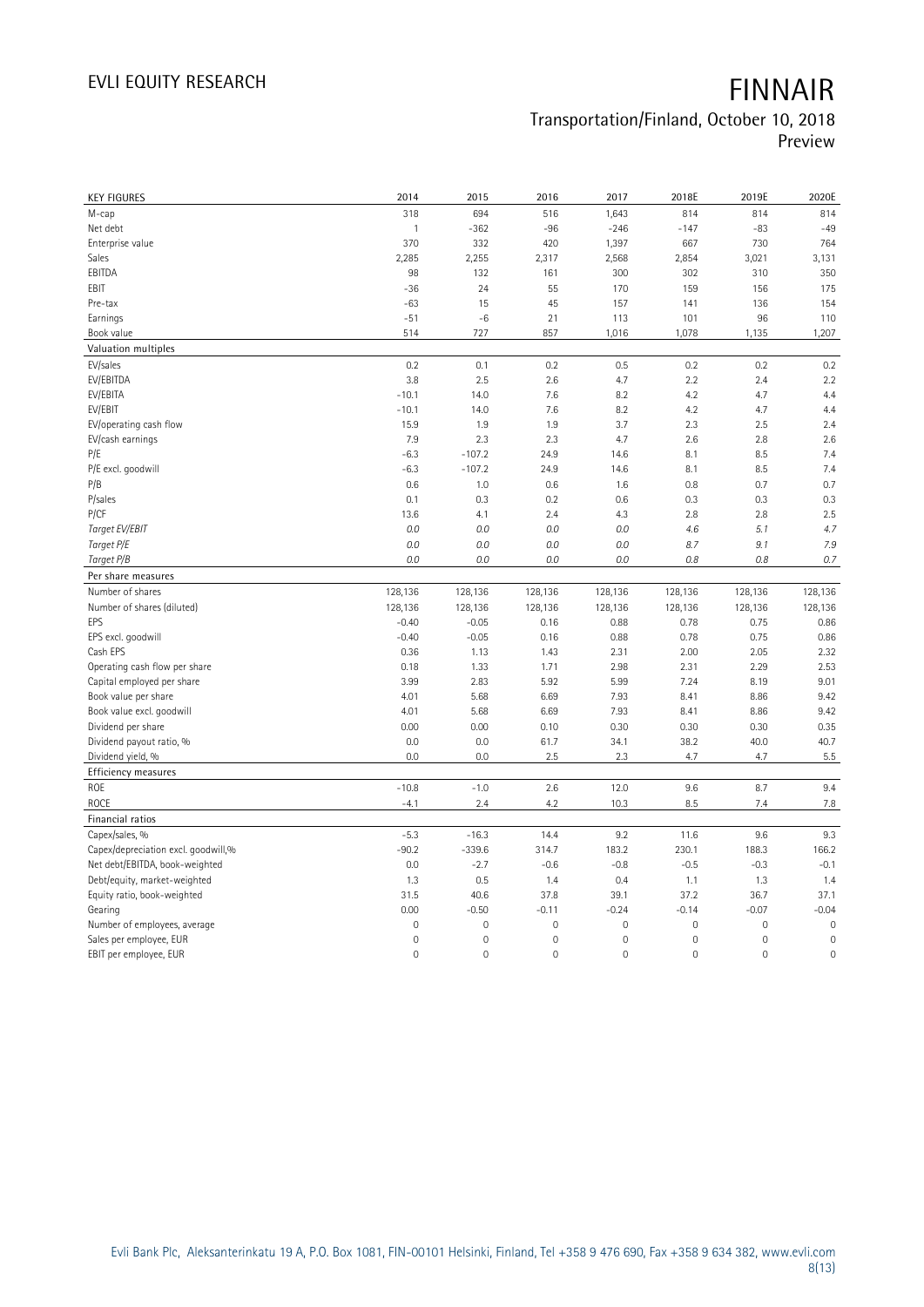IR: Mari Reponen

**COMPANY DESCRIPTION: Finnair is the Finnish flag carrier airline.**

**INVESTMENT CASE: Finnair has clearly improved its profitability in 2016-2017. Strategy relies on traffic between Asia and Europe with new A350 fleet.**

| <b>OWNERSHIP STRUCTURE</b>                 | SHARES        | <b>EURm</b> | 0/0     |
|--------------------------------------------|---------------|-------------|---------|
| Prime Minister's Office                    | 71,515,426    | 454.123     | 55.8%   |
| The Local Government Pensions Institution  | 6,200,875     | 39.376      | 4.8%    |
| Tiiviste-Group Oy                          | 2,150,000     | 13.652      | $1.7\%$ |
| Ilmarinen Mutual Pension Insurance Company | 1,945,000     | 12.351      | 1.5%    |
| The State Pension Fund                     | 1,700,000     | 10.795      | 1.3%    |
| Oy Etra Invest Ab                          | 1,000,000     | 6.350       | 0.8%    |
| Laakkonen Mikko Kalervo                    | 640,000       | 4.064       | 0.5%    |
| Veritas Pension Insurance Company Ltd.     | 607,993       | 3.861       | 0.5%    |
| Varma Mutual Pension Insurance Company     | 382,486       | 2.429       | 0.3%    |
| Finnairin Henkilöstörahasto Hr.            | 293,000       | 1.861       | 0.2%    |
| Ten largest                                | 86,434,780    | 548.861     | 67%     |
| Residual                                   | 41,701,335    | 264.803     | 33%     |
| Total                                      | 128, 136, 115 | 813.664     | 100%    |

| EARNINGS CALENDAR     |                                            |
|-----------------------|--------------------------------------------|
| October 25, 2018      | Q3 report                                  |
|                       |                                            |
|                       |                                            |
|                       |                                            |
| OTHER EVENTS          |                                            |
| March 20, 2018        | AGM                                        |
|                       |                                            |
| COMPANY MISCELLANEOUS |                                            |
| CEO: Pekka Vauramo    | Tietotie 9, 01053 FINNAIR (VANTAA AIRPORT) |
| CFO: Pekka Vähähyyppä | Tel: +358 9 818 2780                       |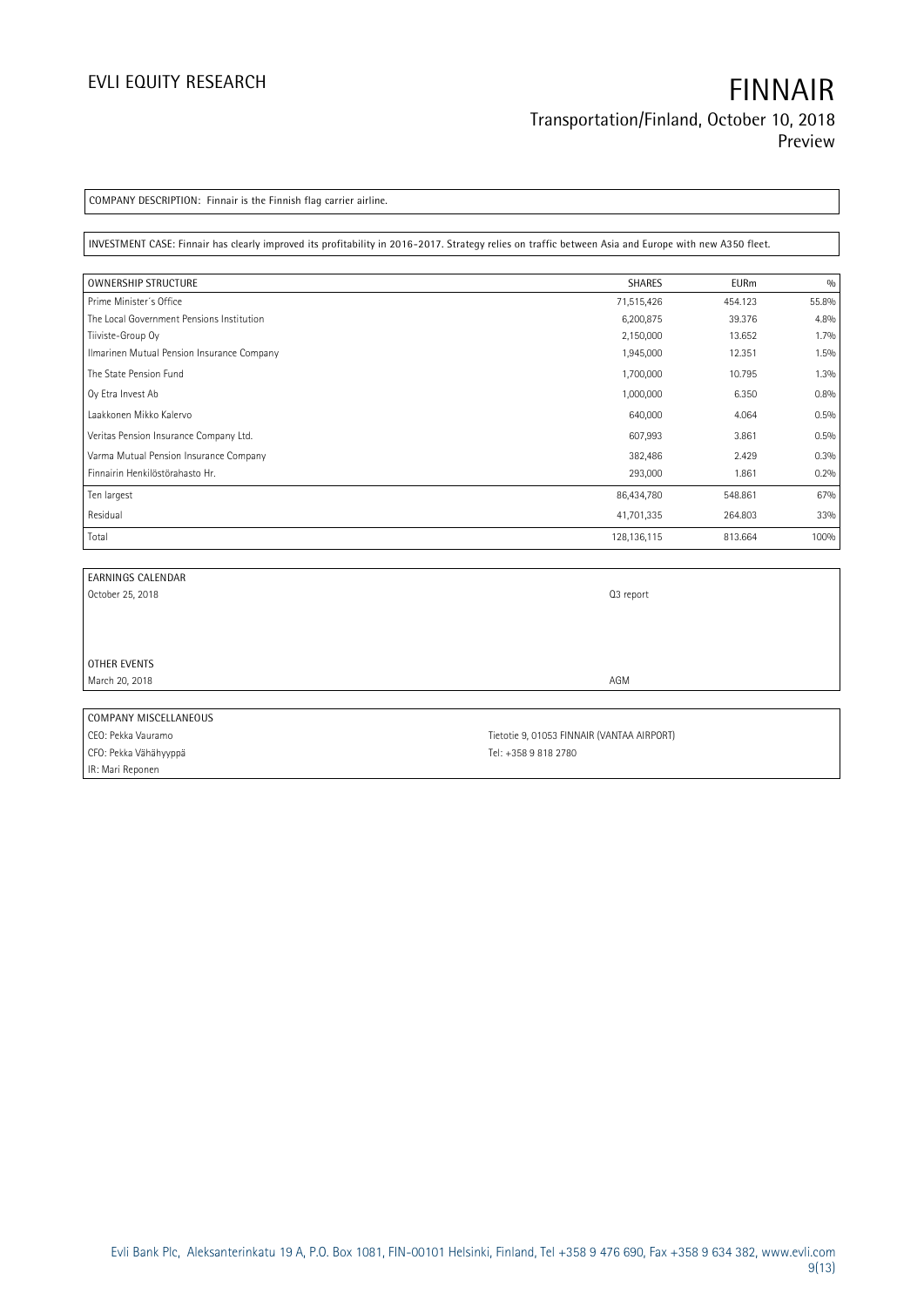## **Transportation/Finland, October 10, 2018 Preview**

DEFINITIONS

| P/E                                                                                                                                                                                        | EPS                                                                                                        |  |  |
|--------------------------------------------------------------------------------------------------------------------------------------------------------------------------------------------|------------------------------------------------------------------------------------------------------------|--|--|
| Price per share                                                                                                                                                                            | Profit before extraordinary items and taxes                                                                |  |  |
| Earnings per share                                                                                                                                                                         | $-$ income taxes $+$ minority interest                                                                     |  |  |
|                                                                                                                                                                                            | Number of shares                                                                                           |  |  |
| P/Sales<br>Market cap<br>Sales                                                                                                                                                             | <b>DPS</b><br>Dividend for the financial period per share                                                  |  |  |
| P/BV                                                                                                                                                                                       | <b>CEPS</b>                                                                                                |  |  |
| Price per share                                                                                                                                                                            | Gross cash flow from operations                                                                            |  |  |
| Shareholders' equity + taxed provisions per share                                                                                                                                          | Number of shares                                                                                           |  |  |
| P/CF                                                                                                                                                                                       | EV/Share                                                                                                   |  |  |
| Price per share                                                                                                                                                                            | Enterprise value                                                                                           |  |  |
| Operating cash flow per share                                                                                                                                                              | Number of shares                                                                                           |  |  |
| EV (Enterprise value)                                                                                                                                                                      | Sales/Share                                                                                                |  |  |
| Market cap + net $debt$ + minority interest at market value                                                                                                                                | <b>Sales</b>                                                                                               |  |  |
| - share of associated companies at market value                                                                                                                                            | Number of shares                                                                                           |  |  |
| Net debt<br>Interest bearing debt - financial assets                                                                                                                                       | EBITDA/Share<br>Earnings before interest, tax, depreciation and amortisation<br>Number of shares           |  |  |
| EV/Sales                                                                                                                                                                                   | EBIT/Share                                                                                                 |  |  |
| Enterprise value                                                                                                                                                                           | Operating profit                                                                                           |  |  |
| Sales                                                                                                                                                                                      | Number of shares                                                                                           |  |  |
| EV/EBITDA                                                                                                                                                                                  | EAFI/Share                                                                                                 |  |  |
| Enterprise value                                                                                                                                                                           | Pretax profit                                                                                              |  |  |
| Earnings before interest, tax, depreciation and amortisation                                                                                                                               | Number of shares                                                                                           |  |  |
| EV/EBIT                                                                                                                                                                                    | Capital employed/Share                                                                                     |  |  |
| Enterprise value                                                                                                                                                                           | Total assets - non interest bearing debt                                                                   |  |  |
| Operating profit                                                                                                                                                                           | Number of shares                                                                                           |  |  |
| Div yield, %<br>Dividend per share<br>Price per share                                                                                                                                      | Total assets<br>Balance sheet total                                                                        |  |  |
| Payout ratio, %                                                                                                                                                                            | Interest coverage (x)                                                                                      |  |  |
| Total dividends                                                                                                                                                                            | Operating profit                                                                                           |  |  |
| Earnings before extraordinary items and taxes - income taxes + minority interest                                                                                                           | Financial items                                                                                            |  |  |
| Net cash/Share                                                                                                                                                                             | Asset turnover (x)                                                                                         |  |  |
| Financial assets - interest bearing debt                                                                                                                                                   | Turnover                                                                                                   |  |  |
| Number of shares                                                                                                                                                                           | Balance sheet total (average)                                                                              |  |  |
| ROA, %<br>Operating profit + financial income + extraordinary items<br>Balance sheet total - interest free short term debt<br>- long term advances received and accounts payable (average) | Debt/Equity, %<br>Interest bearing debt<br>Shareholders' equity $+$ minority interest $+$ taxed provisions |  |  |
| ROCE, %                                                                                                                                                                                    | Equity ratio, %                                                                                            |  |  |
| Profit before extraordinary items + interest expenses + other financial costs                                                                                                              | Shareholders' equity + minority interest + taxed provisions                                                |  |  |
| Balance sheet total - non interest bearing debt (average)                                                                                                                                  | Total assets - interest free loans                                                                         |  |  |
| ROE, %<br>Profit before extraordinary items and taxes - income taxes<br>Shareholders' equity + minority interest + taxed provisions (average)                                              | CAGR, %<br>Cumulative annual growth rate $=$ Average growth per year                                       |  |  |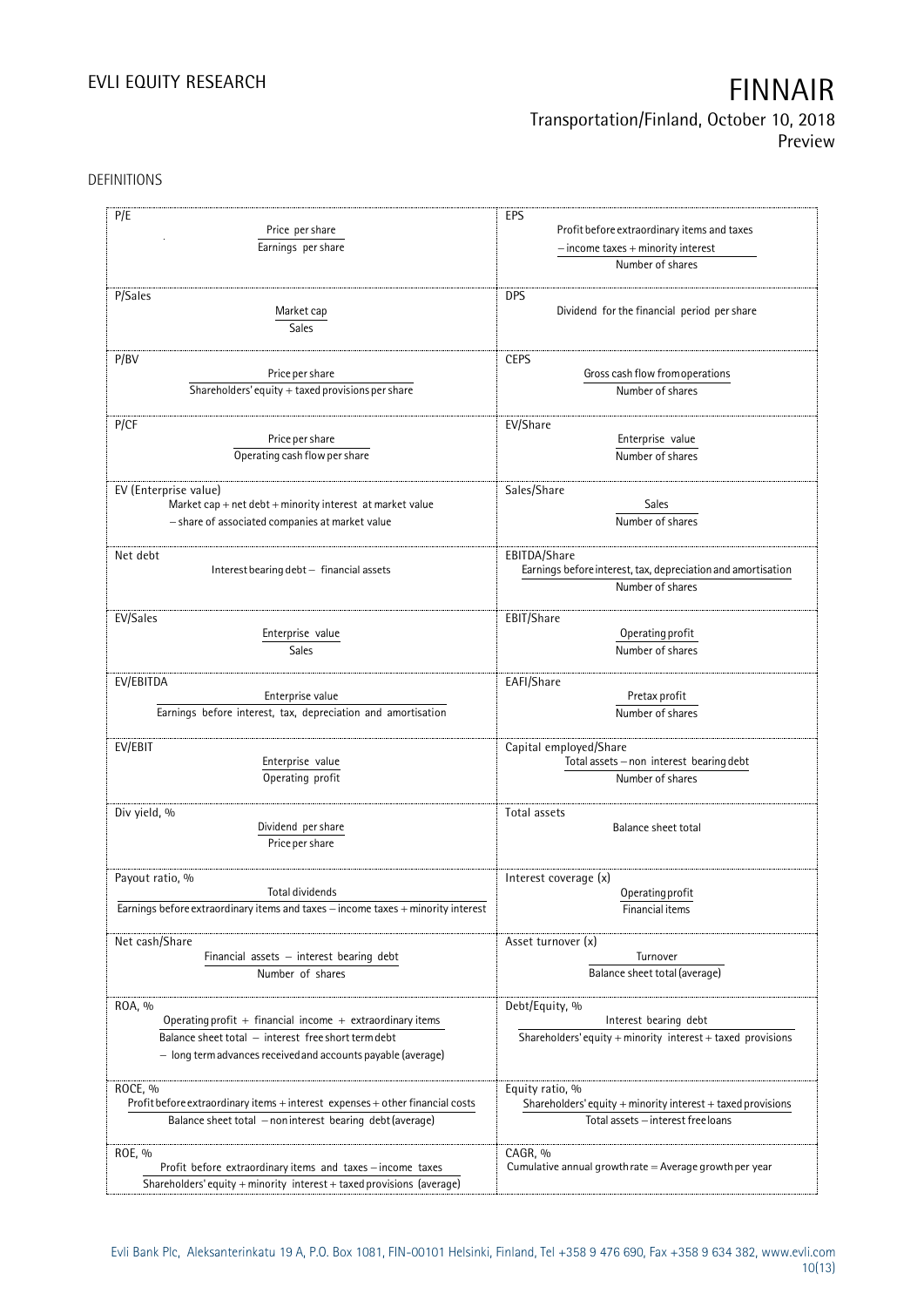### **EVLI EQUITY RESEARCH FINNAIR Transportation/Finland, October 10, 2018 Preview**

Important Disclosures Evli Research Partners Plc ("ERP") uses 12-month target prices. Target prices are defined by utilizing analytical techniques based on financial theory including (but not limited to) discounted cash flow analysis and comparative valuation. The selection of valuation methods depends on different circumstances. Target prices may be altered on the basis of new information coming to light in the underlying company or changes in interest rates, changes in foreign exchange rates, other securities prices or market indices or outlook for the aforementioned factors or other factors that may change the conditions of financial markets. Recommendations and changes by analysts are available at https://research.evli.com/JasperAllModels.action?authParam=key;461&tauthParam=x;G3rNagWrtf7K&tauthType=3 Detailed information about the valuation or methodology and the underlying assumptions is accessible via ERP: [http://research.evli.com](http://research.evli.com/) Investment recommendations are defined as follows: Target price compared to share price Recommendation<br>  $\leq -10\%$ < -10 % SELL  $-10 - (+10) \%$  HOL<br> $> 10 \%$  RIIY  $> 10\%$ ERP's investment recommendation of the analyzed company is in general updated 2 – 4 per year. 60% 56% 50% 40%  $33%$ 30% 20% 10% 10%  $0%$ Hold Sel Buy The graph above shows the distribution of ERP's recommendations of companies under coverage in 16th of April 2018. If recommendation is not given, it is not mentioned here.

### Name(s) of the analyst(s): Häyhä

This research report has been prepared by Evli Research Partners Plc ("ERP" or "Evli Research"). ERP is a subsidiary of Evli Bank Plc. Production of the investment recommendation has been concluded on [10.10.2018, 8:00]. This report has been published on [10.10.2018, 9:00].

None of the analysts contributing to this report, persons under their guardianship or corporations under their control have a position in the shares of the company or related securities.

The date and time for any price of financial instruments mentioned in the recommendation refer to the previous trading day's closing price(s) unless otherwise stated in the report.

Each analyst responsible for the content of this report assures that the expressed views accurately reflect the personal views of each analyst on the covered companies and securities. Each analyst assures that (s)he has not been, nor are or will be, receiving direct or indirect compensation related to the specific recommendations or views contained in this report.

Companies in the Evli Group, affiliates or staff of companies in the Evli Group, may perform services for, solicit business from, hold long or short positions in, or otherwise be interested in the investments (including derivatives) of any company mentioned in the publication or report.

Neither ERP nor any company within the Evli Group have managed or co-managed a public offering of the company's securities during the last 12 months prior to, received compensation for investment banking services from the company during the last 12 months prior to the publication of the research report.

ERP may pursue an assignment from the issuer(s) of the financial instruments mentioned in the recommendation or this report. These assignments may have a limited economic or financial impact on ERP and/or Evli. Under such assignments ERP may perform services including, but not limited to, arranging investor meetings or –events, investor relations communication advisory and production of research material.

ERP has signed an agreement with the issuer of the financial instruments mentioned in the recommendation, which includes production of research reports. This assignment has a limited economic and financial impact on ERP and/or Evli. Under the assignment ERP performs services including, but not limited to, arranging investor meetings or –events, investor relations communication advisory and production of research material.

ERP or another company within the Evli Group does not have an agreement with the company to perform market making services.

For the prevention and avoidance of conflicts of interests with respect to this report, there is an information barrier (Chinese wall) between Investment Research and Corporate Finance units concerning unpublished investment banking services to the company. The remuneration of the analyst(s) is not tied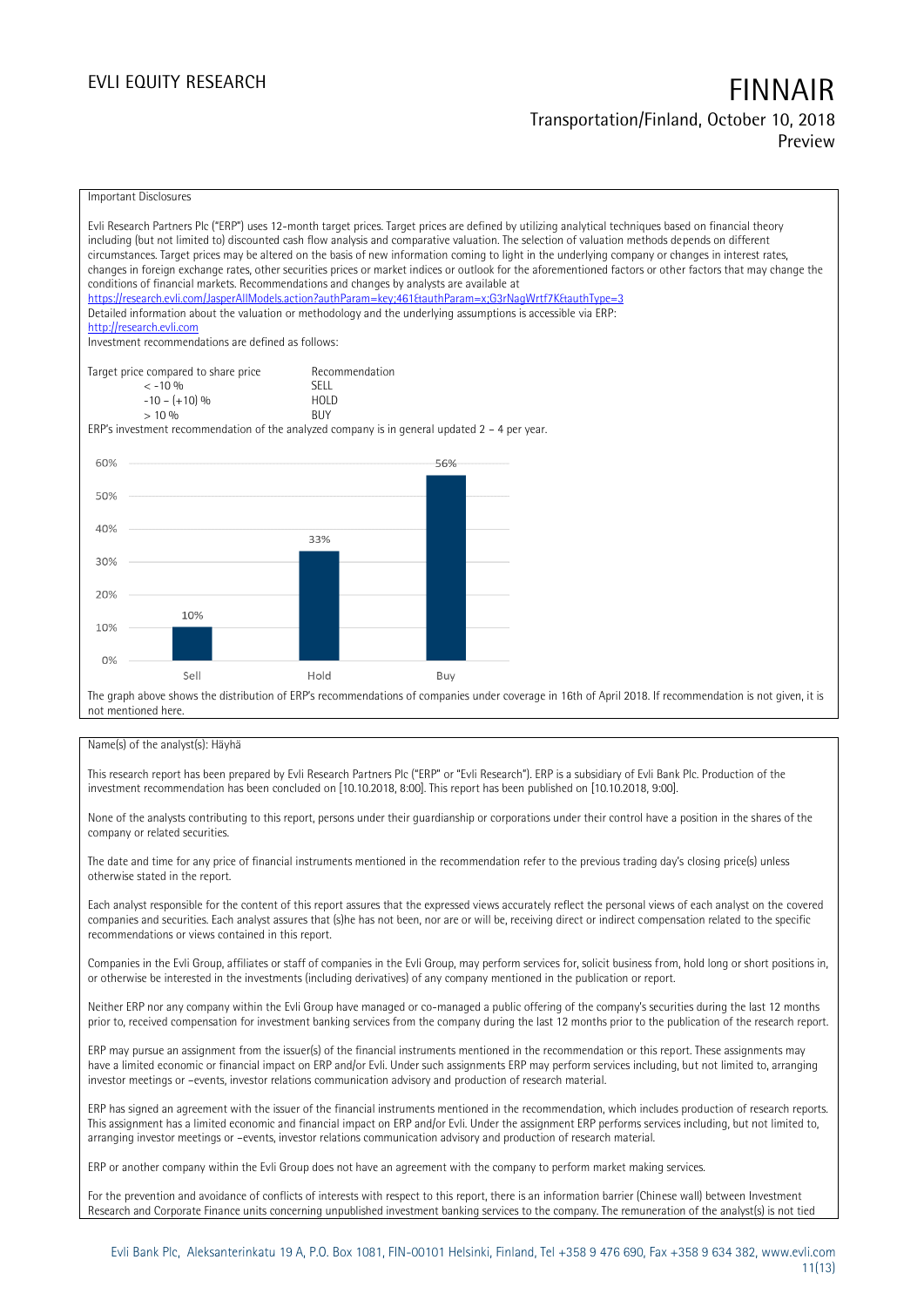### **EVLI EQUITY RESEARCH FINNAIR Transportation/Finland, October 10, 2018 Preview**

directly or indirectly to investment banking transactions performed by Evli Bank Plc or any company within Evli Group.

This report has not been disclosed to the company prior to its dissemination.

This report is provided and intended for informational purposes only and may not be used or considered under any circumstances as an offer to sell or buy any securities or as advice to trade any securities.

This report is based on sources ERP considers to be correct and reliable. The sources include information providers Reuters and Bloomberg, stock-exchange releases from the companies and other company news, Statistics Finland and articles in newspapers and magazines. However, ERP does not guarantee the materialization, correctness, accuracy or completeness of the information, opinions, estimates or forecasts expressed or implied in the report. In addition, circumstantial changes may have an influence on opinions and estimates presented in this report. The opinions and estimates presented are valid at the moment of their publication and they can be changed without a separate announcement. Neither ERP nor any company within the Evli Group are responsible for amending, correcting or updating any information, opinions or estimates contained in this report. Neither ERP nor any company within the Evli Group will compensate any direct or consequential loss caused by or derived from the use of the information represented in this publication.

All information published in this report is for the original recipient's private and internal use only. ERP reserves all rights to the report. No part of this publication may be reproduced or transmitted in any form or by any means, electronic, mechanical, photocopying, recording or otherwise, or stored in any retrieval system of any nature, without the written permission of ERP.

This report or its copy may not be published or distributed in Australia, Canada, Hong Kong, Japan, New Zealand, Singapore or South Africa. The publication or distribution of this report in certain other jurisdictions may also be restricted by law. Persons into whose possession this report comes are required to inform themselves about and to observe any such restrictions.

Evli Bank Plc is not registered as a broker-dealer with the U. S. Securities and Exchange Commission ("SEC"), and it and its analysts are not subject to SEC rules on securities analysts' certification as to the currency of their views reflected in the research report. Evli Bank is not a member of the Financial Industry Regulatory Authority ("FINRA"). It and its securities analysts are not subject to FINRA's rules on Communications with the Public and Research Analysts and Research Reports and the attendant requirements for fairness, balance and disclosure of potential conflicts of interest. This research report is only being offered in U.S. by Auerbach Grayson & Company, LLC (Auerbach Grayson) to Major U.S. Institutional Investors and is not available to, and should not be used by, any U.S. person or entity that is not a Major U.S. Institutional Investor. Auerbach Grayson is a broker-dealer registered with the U.S. Securities and Exchange Commission and is a member of the FINRA. U.S. entities seeking more information about any of the issuers or securities discussed in this report should contact Auerbach Grayson. The securities of non-U.S. issuers may not be registered with or subject to SEC reporting and other requirements.

ERP is not a supervised entity but its parent company Evli Bank Plc is supervised by the Finnish Financial Supervision Authority.